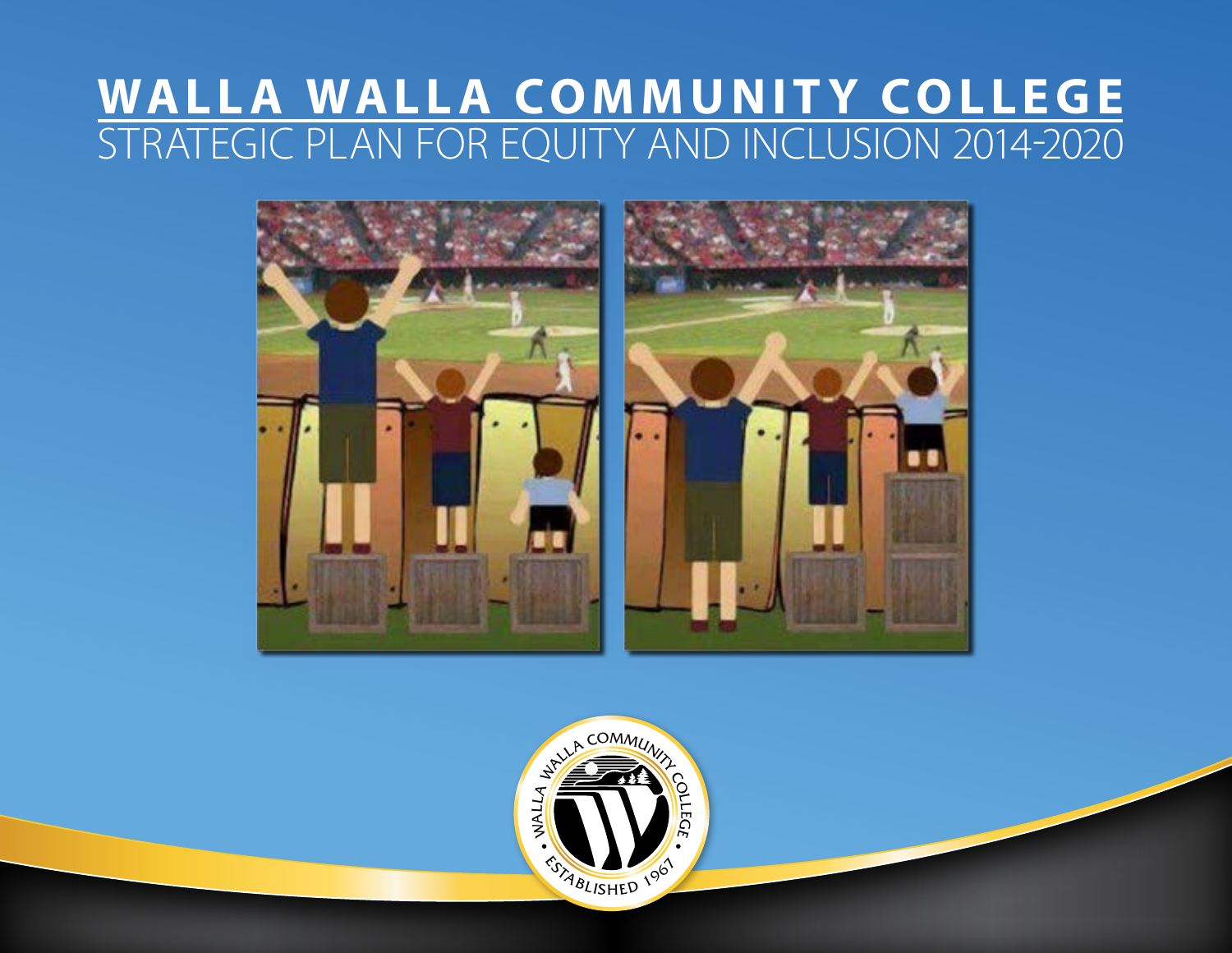# INTRODUCTION

In February 2014, a yearlong, comprehensive planning process culminated when the Walla Walla Community College (WWCC) Board of Trustees approved an updated institutional plan that provides a strategic roadmap for the next several years. The plan was then presented across the College and posted on its website.

The plan is framed by revised vision and mission statements. The vision statement states, WWCC "will be the catalyst that transforms our students' lives and the communities we serve." The mission statement is, WWCC "inspires all students to discover their potential and achieve their goals by providing relevant, equitable, and innovative learning opportunities and services." Among the overarching strategies identified, "cultivate equity" emerged as a key objective that intersects with two of the College's three core themes: Student Success and Strong Communities.

The Strategic Plan for Equity and Inclusion is an extension of the institutional plan, and is also one of the pillars of the College's Achieving the Dream (ATD) initiatives. The plan identifies specific interventions whose intent is to lay the foundation of WWCC's equity and inclusion agenda. The strategic goals and objectives provide a vehicle for the College to enhance its outcomes pertaining to student success and strengthening our internal and external communities.

Many colleges have equity plans that solely focus on student success; closing achievement gaps with the goal of increasing attainment rates. While student success is central to WWCC's mission, the intent of this plan is to broaden that work by reaching into the internal workings of the College in ways that can positively impact student success. In other words, the College recognizes that limiting its student success work to the classroom without also simultaneously addressing the underlying culture or norms that fundamentally shape that work is inadequate. As the College embarks on this project, the statement below captures the guiding principle framing this plan:

> *We are perfectly designed to achieve the results we are getting. If we want different results, then we must change the way we do things.*

The goals and objectives set forth in the plan target the College's organizational culture and institutional practices, while also attending to external partnerships that are crucial to strengthening the communities it serves.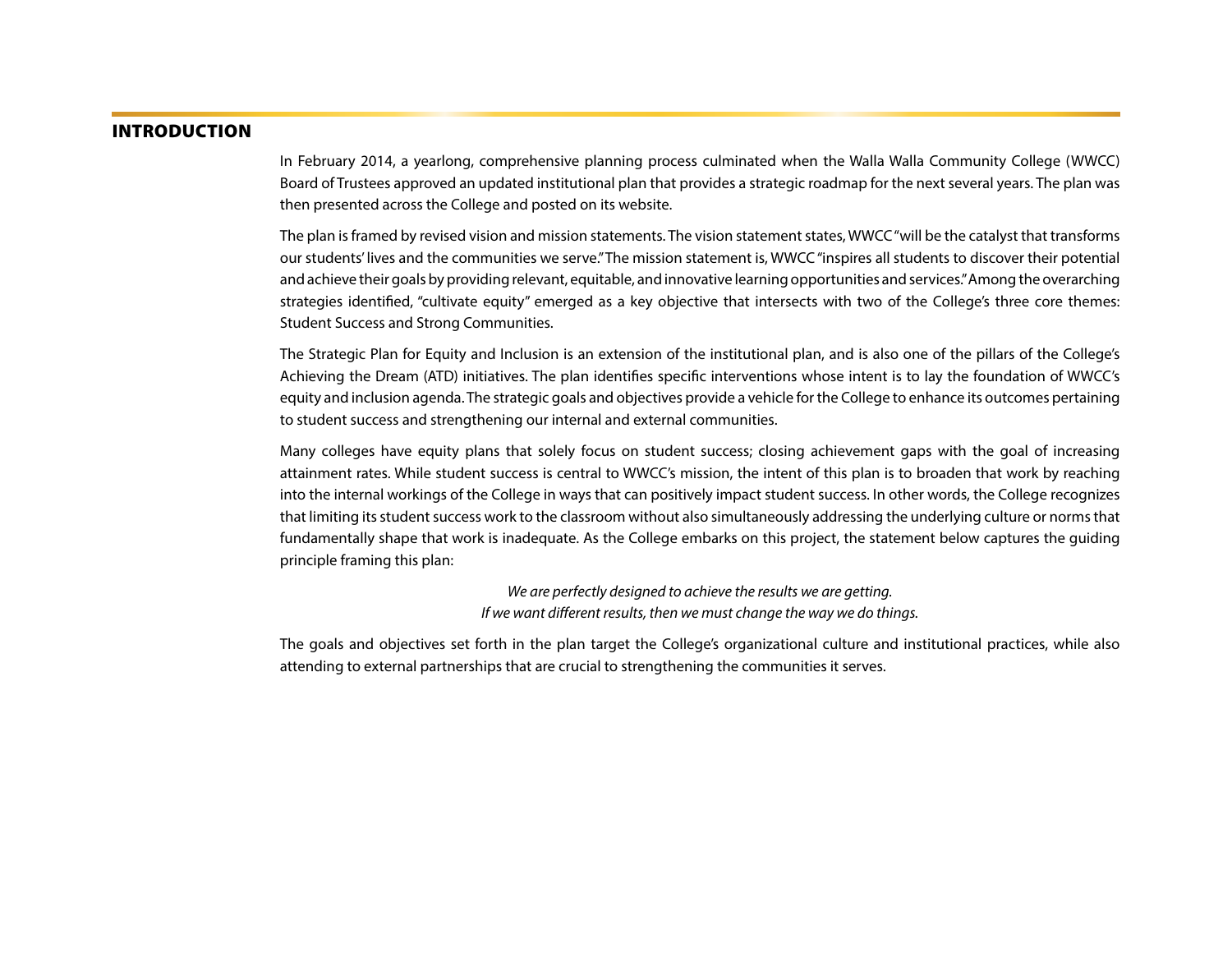# WHY EQUITY AND INCLUSION?

Equity assumes difference and takes that into account to ensure a fair process and, ultimately a fair and equitable outcome. Equity recognizes that some groups are historically disadvantaged in accessing education (and economic) opportunities and subsequently underrepresented or marginalized in many organizations and institutions. That history carries forward; creating effects of exclusion that often linger systemically within organizational policies, practices, and procedures.

Equity at WWCC is the guarantee of fair treatment, access, opportunity, and advancement for all students, faculty, and staff, while simultaneously striving to identify and eliminate barriers that have prevented the full participation of some groups.

Inclusion at WWCC is the intentional creation of environments in which any individual or group can be and feel welcomed, respected, supported, and valued to fully participate. In that sense, inclusion is the active and ongoing engagement with diversity and difference – in people, the curriculum, and the communities we serve – in ways that increases one's awareness and knowledge of the complex ways individuals interact within systems and institutions. At the College, inclusion is about focusing on the needs of every individual and ensuring the right conditions are in place for each person to achieve their full potential. By combining equity with inclusion the College seeks to ameliorate the conditions or barriers experienced by underrepresented groups.

# THE PROCESS

In fall 2013, the College contracted with equityworksNW to conduct an equity and inclusion assessment. That assessment combined with WWCC's Achieving the Dream work. It was informed by focus groups with college employees, students, and community partners. WWCC's Achieving the Dream data coach, Dr. Mark Figueroa, was hired in the summer of 2014 to facilitate the strategic equity and inclusion planning process. Dr. Figueroa built on the work of equityworksNW and also conducted focus groups with College staff, faculty, and leadership, as well as community stakeholders. The data from both processes were combined, resulting in richer, more robust data to inform the goals and objectives set forth in this plan.

The following section presents WWCC's vision and mission statements for equity and inclusion, followed by the goals and objectives that will guide the College's equity agenda over the next several years.

#### **Vision Statement for Equity and Inclusion**

Walla Walla Community College will create an equitable and inclusive learning environment.

#### **Mission Statement for Equity and Inclusion**

Transform Walla Walla Community College's culture and practices by embedding equity and inclusion competencies that support the success of **all** students, faculty, and staff.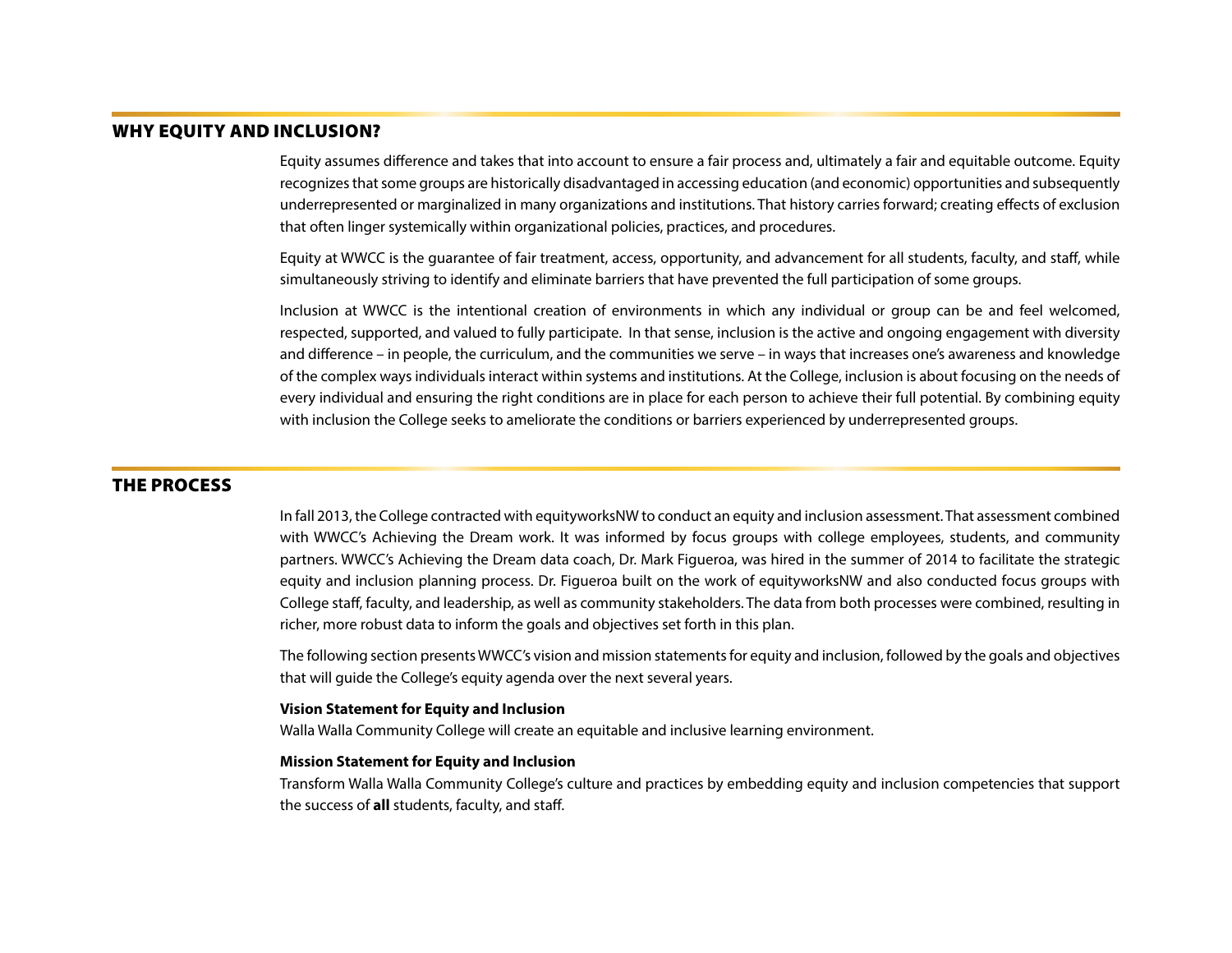# STRATEGIC GOALS

The strategic goals that emerged from the planning process are listed below. While each goal can stand on its own, their successive, or in some cases simultaneous, implementation is designed to effectively weave equity and inclusion into the fabric of the College. As WWCC embarks on this path, it is important to realize that the equity and inclusion agenda is never "complete," but an ongoing process that evolves in relation to the dynamic interplay between the College, the communities it serves, and the external operating environment.

#### **Strategic Goal I: Establish a leadership-level position for a "Chief" Equity and Inclusion Officer**

**Objective**: Create an "Equity and Inclusion" position to direct that work of the College. The primary responsibility of that position is to provide leadership that facilitates organizational change and achieves institutional coherence pertaining to the College's equity and inclusion work. Recognizing the strategic value of this position in creating an environment that is inclusive and equitable for all students and staff, its jurisdiction would span the institution in order to effectively facilitate organizational change.

Until that position is established, the Diversity Committee will continue to provide leadership by monitoring the implementation of the plan, and work with all stakeholders to ensure a model of continuous institutional improvement is adopted and maintained.

**Objective**: Establish student resource centers of equity and inclusion in Walla Walla and Clarkston that provide dedicated student space for historically underrepresented groups.

#### **Strategic Goal II: Build equity, diversity and inclusion competenciesi (Appendix A) for WWCC employees through sustained professional development and training.**

**Objective**: Institute mandatory college-wide trainings for all faculty and staff.

**Objective**: Provide faculty training that integrates equity and inclusion with pedagogy and classroom strategies aimed toward enhancing student success

**Objective**: Incorporate equity and inclusion training into individual professional development plans.

**Objective**: Identify and require equity and inclusion training in all compliance areas including non-discrimination, sexual harassment, and reasonable accommodation.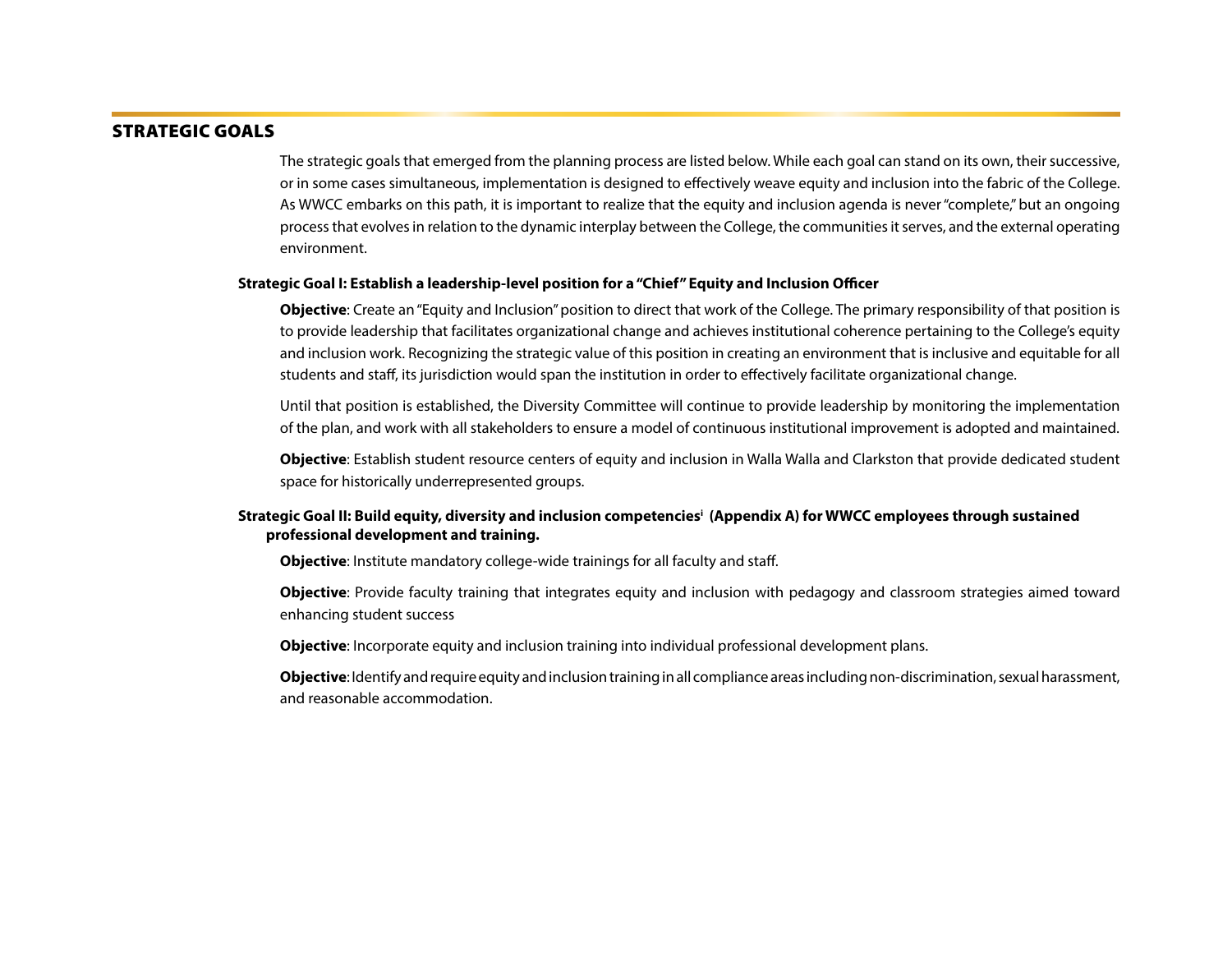#### **Strategic Goal III: Increase recruitment of faculty and staff from underrepresented groups.**

**Objective:** Embed equity, diversity, and inclusion competencies into:

- **•** Position announcements.
- **•** Job descriptions.
- **•** Job postings.
- **•** Posting locations and recruitment strategies.
- **•** Hiring criteria and the evaluation of applicants.

**Objective**: Implement mandatory training for search committee participants to reduce unconscious bias.

**Objective:** Use utilization analysis<sup>ii</sup> to drive outreach efforts.

#### **Strategic Goal IV: Increase the retention of faculty and staff from underrepresented groups (need to identify what it is now and set a goal).**

**Objective**: Incorporate competencies in new employee orientation and on-boarding processes.

**Objective**: Include equity and inclusion competencies in performance evaluations for exempt employees.

**Objective**: Negotiate equity and inclusion competencies into performance evaluations with union-represented employee groups.

## **Strategic Goal V: Strengthen partnerships with community-based organizations and provide services to underrepresented populations in the district.**

**Objective**: Build and expand awareness of the College and its mission among community-based organizations.

**Objective**: Streamline pathways to enrollment (and completion) and increase educational attainment in the College's service district.

**Objective**: Strengthen community networks to enhance wraparound services for students.

**Objective**: Acquire and utilize resources that can contribute to building institutional equity competencies.

# END NOTES

<sup>i</sup> Equity, diversity and inclusion competencies are defined in accordance with the NASPA: Student Affairs Administrators in Higher Education. Those *competencies include the "knowledge, skills, and attitudes needed to create learning environments that are enriched with diverse views and people. They are also designed to create an institutional ethos that accepts and celebrates differences among people, helping to free them of any misconceptions and prejudices" (https://www.naspa.org/about/student-affairs/equity-diversity-and-inclusion).*

*iiUtilization analysis is a statistical analysis of affirmative action/equal opportunity data of employers which is used as a tool for assessing the available workforce for specified geographical regions. The purpose of this process is to ensure equal access and opportunities for all workers. Utilization analysis is used to establish goals and time tables for the selection of protected class individuals by obtaining a workforce analysis, comparing it with labor market availability data, and determining the utilization of women and racial/ethnic minorities (http://definitions.uslegal.com/u/utilization-analysis/).*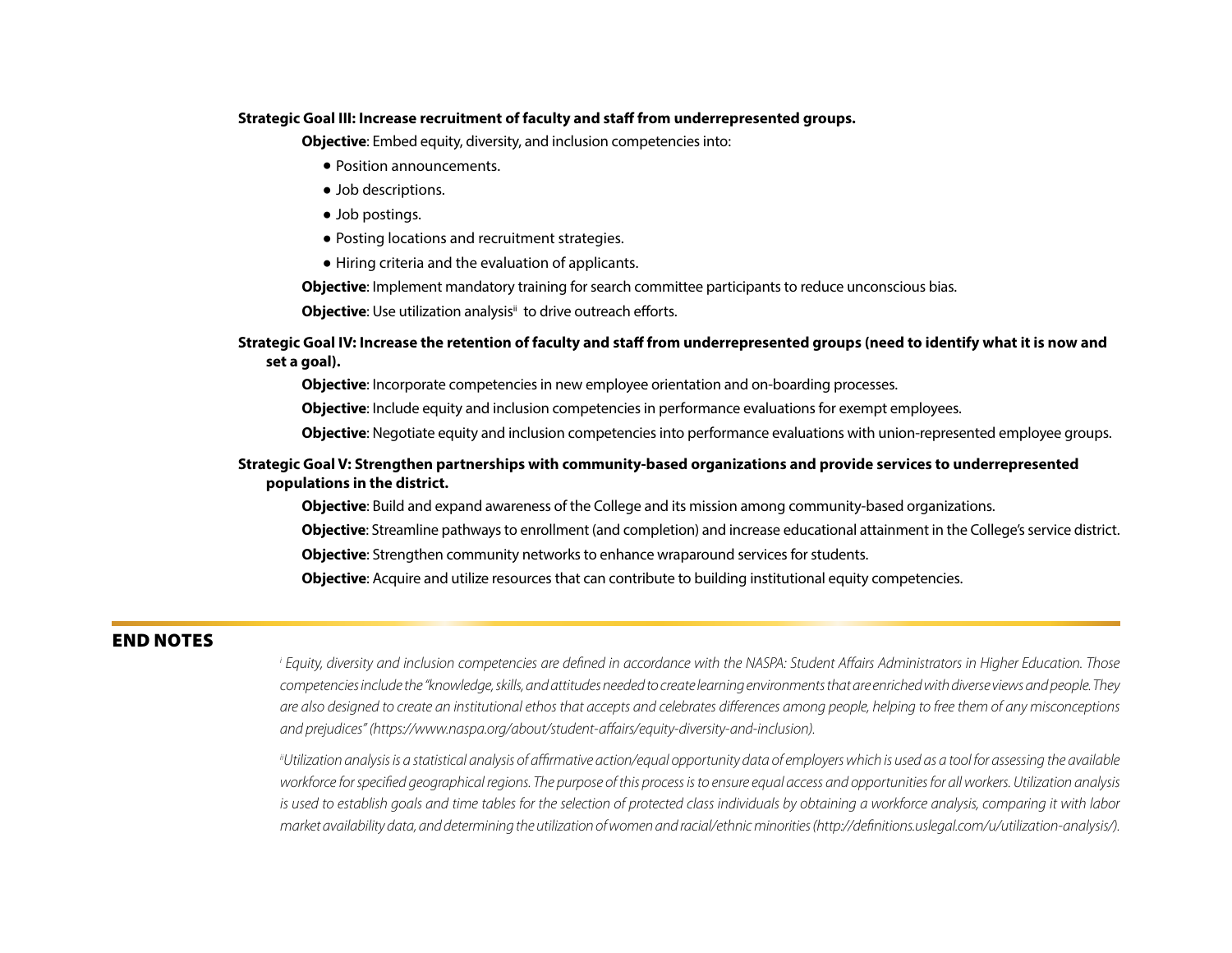## APPENDIX A

#### **NASPA: Student Affairs Administrators in Higher Education**

The Equity, Diversity, and Inclusion (EDI) competency area includes the knowledge, skills, and attitudes needed to create learning environments that are enriched with diverse views and people. It is also designed to create an institutional ethos that accepts and celebrates differences among people, helping to free them of any misconceptions and prejudices.Basic

# *BASIC*

#### **One should be able to:**

- identify the contributions of similar and diverse people within and to the institutional environment;
- **•** integrate cultural knowledge with specific and relevant diverse issues on campus;
- **•** assess and address one's own awareness of EDI, and articulate one's own differences and similarities with others;
- **•** demonstrate personal skills associated with EDI by participating in activities that challenge one's beliefs;
- **•** facilitate dialogue effectively among disparate audiences;
- **•** interact with diverse individuals and implement programs, services, and activities that reflect an understanding and appreciation of cultural and human differences;
- **•** recognize the intersectionality of diverse identities possessed by an individual;
- **•** recognize social systems and their influence on people of diverse backgrounds;
- **•** articulate a foundational understanding of social justice and the role of higher education, the institution, the department, the unit, and the individual in furthering its goals;
- **•** use appropriate technology to aid in identifying individuals with diverse backgrounds as well as assessing progress towards successful integration of these individuals into the campus environment;
- **•** design culturally relevant and inclusive programs, services, policies, and practices;
- **•** demonstrate fair treatment to all individuals and change aspects of the environment that do not promote fair treatment; and
- **•** analyze the interconnectedness of societies worldwide and how these global perspectives affect institutional learning.

### *INTERMEDIATE*

#### **One should be able to:**

- **•** engage in hiring and promotion practices that are fair, inclusive, proactive, and nondiscriminatory;
- **•** integrate cultural knowledge with specific and relevant cultural issues on campus;
- **•** develop effective multicultural training that expands the cultural knowledge of one's staff;
- **•** identify systemic barriers to equality and inclusiveness, and then advocate for and implement means of dismantling them;
- **•** apply advocacy skills to assist in the development of a more multiculturally sensitive institution and profession;
- **•** supervise, challenge, and educate other professionals around issues of diversity and inclusion;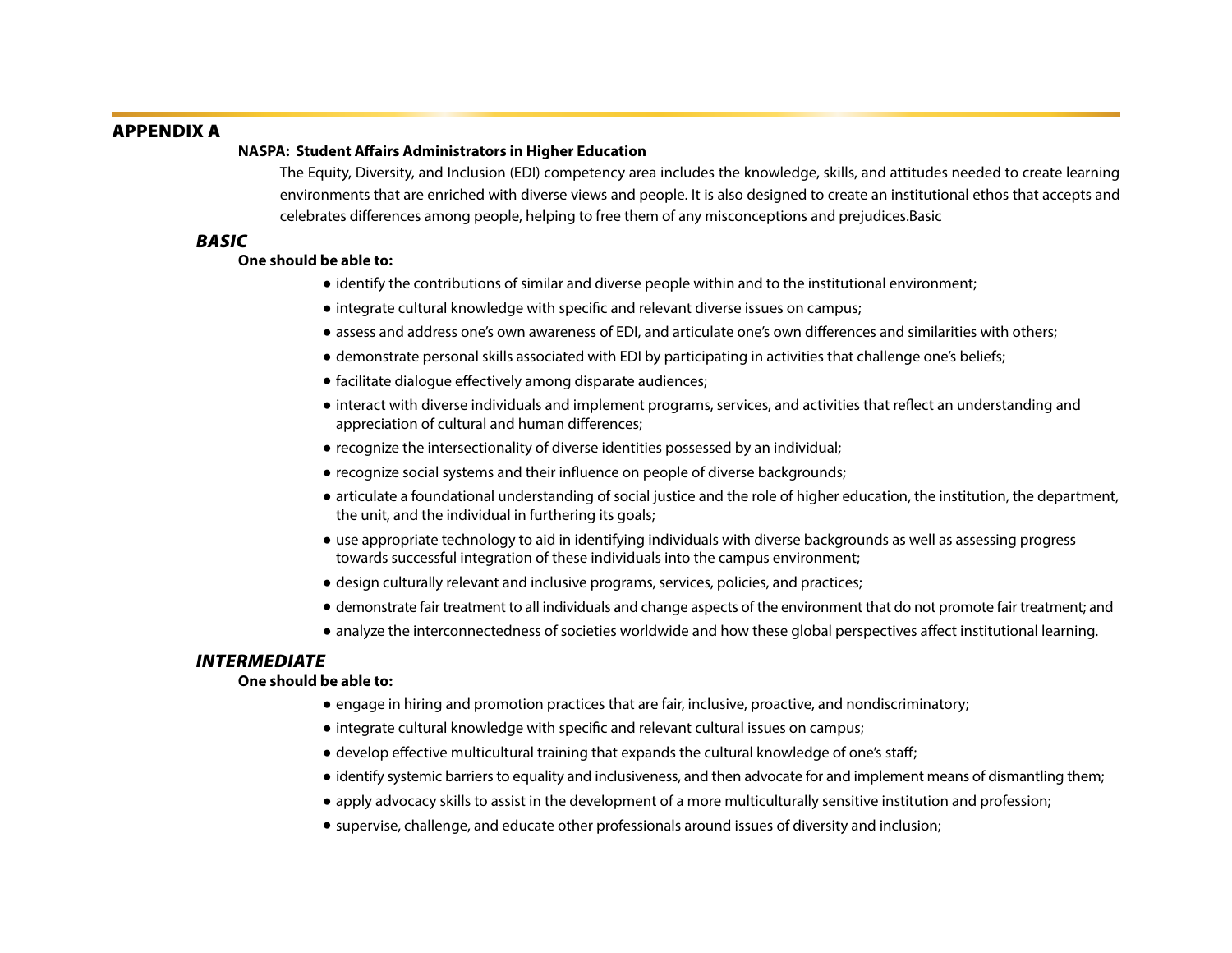- **•** facilitate others' learning and practice of social justice concepts;
- **•** provide opportunities for self-reflection and self-evaluation on issues of EDI; and
- **•** provide opportunities for diverse interactions with professionals in higher education who focus on this work.

# *ADVANCED*

#### **One should be able to:**

- **•** ensure institutional policies, practices, facilities, structures, systems, and technologies respect and represent people's diverse abilities, beliefs, and characteristics;
- **•** assess the effectiveness of the institution in addressing issues associated with EDI and in overcoming any barriers that exist;
- **•** ensure that elements of EDI are demonstrated throughout institutional mission, goals, and programs;
- **•** create ongoing strategic plans for the continued development of diversity initiatives and inclusive practices throughout the institution and ensure that competence in these areas is fully integrated into departmental practices throughout the campus;
- **•** provide consultation to other units, divisions, or institutions on strategies to increase support and opportunities for underrepresented groups;
- **•** provide leadership in fostering an institutional culture that supports the free and open exchange of ideas and beliefs, and where issues of power and privilege are identified and addressed;
- **•** demonstrate effectiveness in responding to acts of hatred or intolerance that affect the institution; and
- **•** ensure individuals throughout the institution are treated respectfully, justly, fairly, and impartially

**https://www.naspa.org/about/student-affairs/equity-diversity-and-inclusion November 21, 2014**